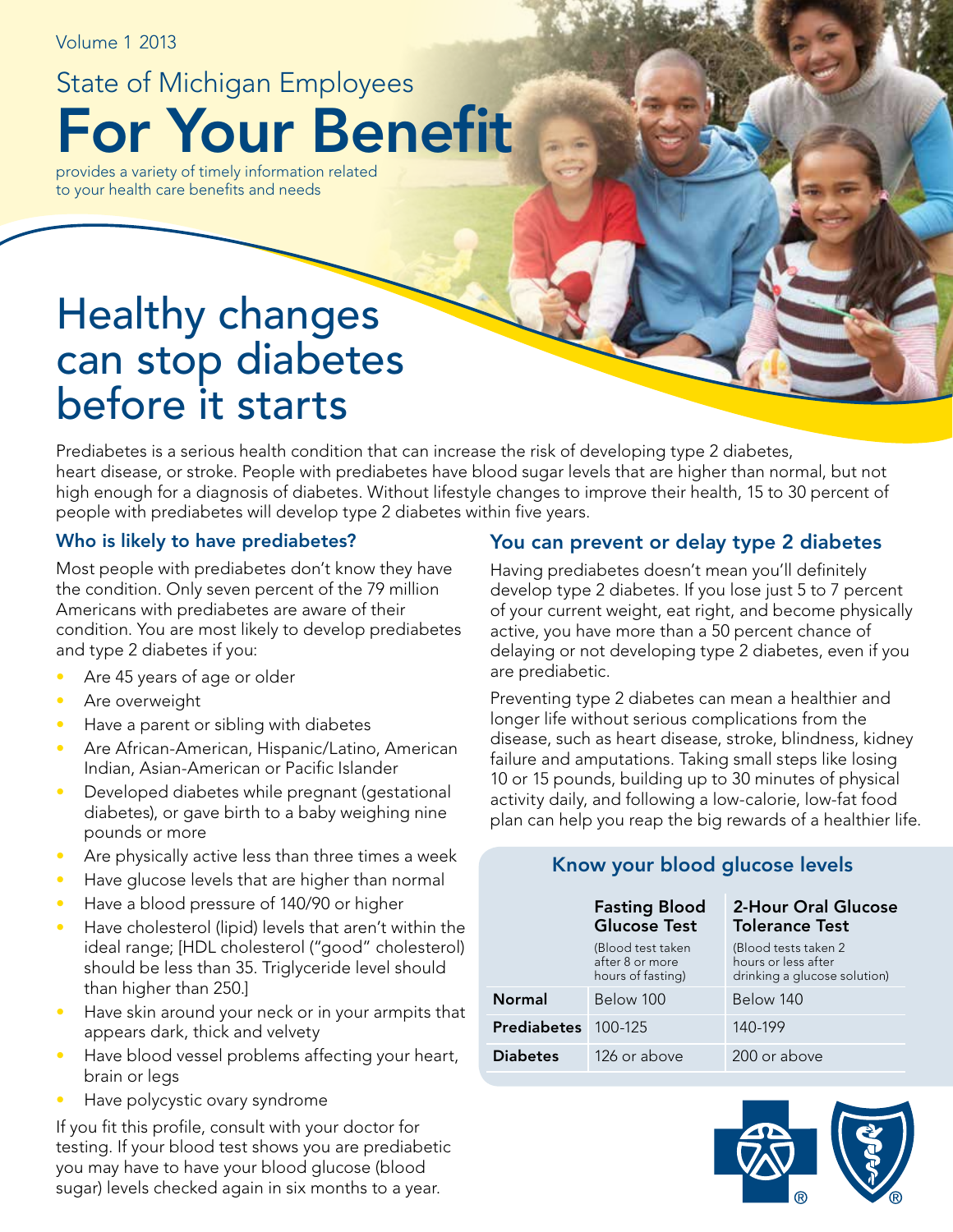# Pink eye isn't pretty

Just because it's pink, that doesn't mean it's pretty, especially if it's conjunctivitis, sometimes known as "pink eye." Conjunctivitis is an inflammation of the thin, clear lining inside the eyelid and on the white of the eye. This inflammation gives the eye a pink or reddish color.

Conjunctivitis is a common eye condition in adults and children, with preschoolers, schoolchildren, college students, teachers and day care workers particularly at risk due to their close proximity with others in a closed environment. Luckily, conjunctivitis is also one of the most treatable ailments.

# Recovery depends on the cause

Conjunctivitis is caused by allergens and irritants, viruses or bacteria that irritate or infect the eye and eyelid lining. Allergic conjunctivitis is caused by the body's reaction to an allergen (such as pet dander or dust mites) or an irritant (such as smog or swimming pool chlorine). This type of conjunctivitis isn't contagious and will often improve on its own.

Viral conjunctivitis is caused by the same virus that causes the common cold and is very contagious. It can be spread by droplets dispersed from a cough or sneeze. With viral conjunctivitis, pink eye symptoms can last from one to two weeks and then will disappear on their own.

Antibiotic eye drops don't cure viral conjunctivitis. A warm compress to the affected eye, anti-allergen eye drops and cool artificial tears are your best bets.

Bacterial conjunctivitis is a highly contagious form of pink eye caused by bacterial infections. It's usually caused by direct contact with infected hands or items that have touched the infected eye. Bacterial conjunctivitis results in red eyes with heavy discharge. The eyelids may be glued shut when the patient awakens. An ophthalmologist will typically prescribe antibiotic eye drops or ointments to treat the infection.

## Signs and symptoms

The symptoms of conjunctivitis include:

- Redness or swelling of the white of the eye or inside the eyelid
- Increased amount of tears
- White, yellow or green eye discharge
- Itchy eyes
- Burning eyes
- Increased sensitivity to light
- Gritty feeling in the eye
- Crusting of eyelids or lashes

## Follow proper hygiene to avoid pink eye

You can greatly reduce the risk of getting or giving conjunctivitis by following simple good hygiene steps.

- Wash your hands often with soap and warm water or use an alcohol-based hand rub.
- After you wash your hands, use a cloth or tissue to wash any discharge from around your eyes. Dispose of the cloth or tissue, then wash your hands again.
- Wash your hands after applying eye drops or ointment.
- Avoid touching or rubbing your eyes (you could infect the other one).
- Don't use the same eye drop dispenser or bottle for infected and non-infected eyes — even for the same person.
- Wash pillowcases, sheets, washcloths and towels in hot water and detergent, then wash your hands after handling them.
- Avoid sharing articles such as towels, blankets, and pillowcases.
- Clean your eyeglasses, being careful not to contaminate items such as towels that might be shared by other people.
- Don't share eye makeup, face make-up, makeup brushes, contact lenses and containers or eyeglasses. Toss any that you've used while infected.
- Don't use swimming pools.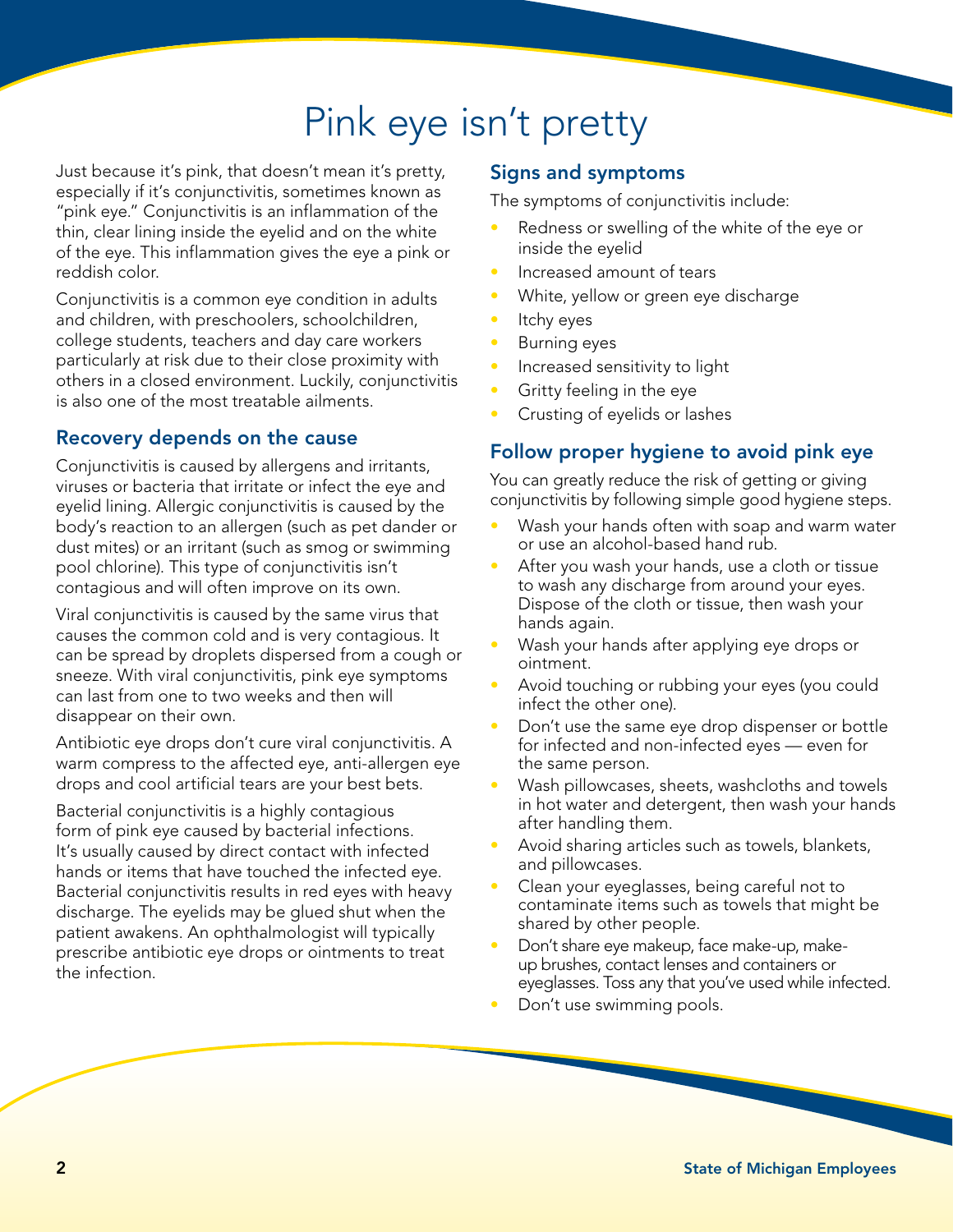For more information on conjunctivitis, visit BlueHealthConnection® by logging in to Member Secured Services on **bcbsm.com**.

**Source:** National Center for Immunization and Respiratory Diseases, Division of Bacterial Diseases and Division of Viral Diseases, Centers for Disease Control and Prevention, Aug. 27, 2012.

### When Should I Call a Health Care Provider?

If you have conjunctivitis, you should see your health care provider if you have:

- Symptoms for longer than seven days
- A difference between the sizes of the pupils of your eyes
- Red skin around your eye or eyelid
- Intense redness in either or both eyes
- Your eye is red and has yellow, green or bloody discharge that doesn't improve in 24 hours
- Moderate to severe pain in either or both eyes
- Blurred vision or increased sensitivity to light
- A weakened immune system, for example, from HIV or cancer treatment
- Symptoms that continue or grow worse

# Sleep is a necessity, not a luxury

Getting enough sleep is essential to staying healthy and preventing chronic diseases such as diabetes, cardiovascular disease, obesity and depression. Insufficient sleep is also responsible for motor vehicle and machineryrelated crashes, causing substantial injury and disability each year. In short, drowsy driving can be as dangerous and preventable — as driving while intoxicated.

More than one-fourth of Americans report that they may occasionally not get enough sleep, while nearly 10 percent experience chronic insomnia. Do you have a sleeping problem? Look at the list below and, if you have these signs, contact your health care provider. Remember, sleep is a necessity, not a luxury.

#### Sleep disorder symptoms

Are these sleeping problems a chronic issue for you? If so, contact your health care provider for help.

- You take more than 30 minutes to fall asleep.
- ✓ You wake up and can't fall back to sleep.
- ✓ You wake up too early in the morning.
- ✓ You feel tired despite sleeping seven or more hours.
- ✓ You feel sleepy during the day and fall asleep unexpectedly or at inappropriate times during the day.
- ✓ You fall asleep within five minutes if you have an opportunity to nap.
- ✓ Your bed partner says that you snore loudly, snort, or make choking sounds, or even stop breathing for short periods.
- You have creeping, tingling feelings in your legs that are relieved by moving or massaging them when you try to fall asleep.
- You have vivid, dreamlike experiences while falling asleep.
- You have episodes of sudden muscle weakness when you are angry, fearful or when you laugh.
- $\checkmark$  You feel as though you can't move when you first wake up.
- Your bed partner says that your legs or arms jerk often during sleep.
- You regularly depend on caffeinated beverages to stay awake.

**Source:** National Center for Chronic Disease Prevention and Health Promotion, Division of Population Health, http://www.cdc.gov/nccdphp/dph/